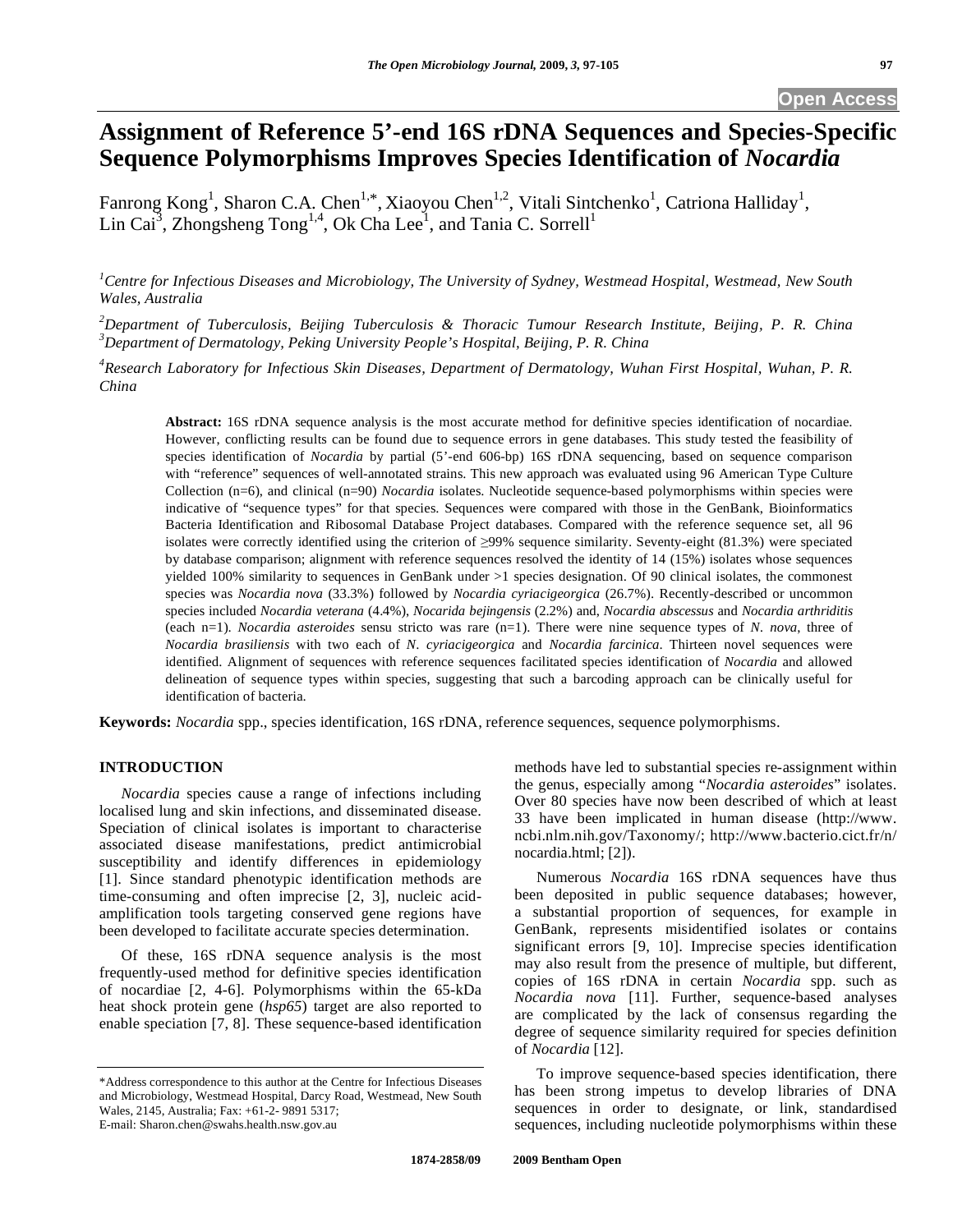sequences, with a particular species; this process requires the establishment of such "reference sequences" or "DNA barcodes" for species identification and for the recognition of intraspecies sequence polymorphisms or "sequence types" [13, 14]. Such an approach has not yet been applied to the identification of *Nocardia*. Since the few molecular analyses of *Nocardia* culture collections have reported significant species misidentification using phenotypic methods [5, 15], we re-examined the species identity of 96 *Nocardia* isolates in our collection using partial (5'-end 606-bp) 16S rDNA sequencing and the assignment of sequence types. The accuracy of three publicly-available gene databases for species identification was compared.

## **MATERIALS AND METHODS**

## **Nocardia Organisms**

 Ninety-six *Nocardia* isolates were studied (supplementary Table **S1**; Table **1**). These comprised six American Type Culture Collection (ATCC; Rockville, MD) strains (*N. asteroides* ATCC 19247<sup>T</sup> , *Nocardia farcinica* ATCC 3308, *N. farcinica* ATCC 3318<sup>T</sup> , *N. nova* ATCC 33726<sup>T</sup> , *Nocardia otitidiscaviarum* ATCC 14629T and *Nocardia paucivorans* ATCC BAA-278<sup>T</sup> ) and 90 clinical isolates (from the Clinical Mycology Laboratory, Centre for Infectious Diseases and Microbiology, Westmead Hospital, Sydney, Australia). Clinical isolates were cultured from separate patients from 1997-2005. All isolates were speciated using standard phenotypic methods and antibiotic susceptibility profiles [3] and, by 16S rDNA sequencing.

Isolates were cultured aerobically in brain heart infusion broth (Amyl Media, Dandenong, Australia) for 3-15 days at  $37^{\circ}$ C.

# **DNA Extraction**

 Cells from 2 ml-brain heart infusion broth cultures of *Nocardia* in late logarithmic phase were harvested by centrifugation at 14,000 X *g* for 10 min. The supernatant was removed and the pellet suspended in 150 μl of digestion buffer (10 mM Tris-HCl [pH 8.0], 0.45% Triton X-100 and 0.45% Tween 20). Bacterial suspensions were then heated for 10 min at  $100^{\circ}$ C to lyse the cells, followed by cooling at -20 $\degree$ C for 1 h. Cell lysates were centrifuged at 14,000 X  $\frac{8}{g}$ for 5 min to pellet the cell debris. Supernatants containing DNA were diluted in 350 μl TE buffer (5mM Tris HCl, 0.5 mM EDTA) and centrifuged for 2 min to remove cell debris. DNA was quantitated using a spectrophotometer and stored at  $-20^{\circ}$ C until required.

# **PCR Amplification and Sequencing of the 16S rDNA**

 The 5'-end 606-bp fragment of the 16S rDNA gene was amplified using the universal bacterial primers 16S-27f0 (5' to 3': 1 TTA GAG TTT TGA TCM TGG CTC 21) and 16S-907r (5' to 3': 986 CCG TCA ATT CMT TRA GTT T  $877$ ) [16]. Each PCR reaction contained 5  $\mu$ l template DNA,  $0.25$  µl (50 pmol/µl) each of forward primer and reverse primer, 1.25 µl dNTPs (2.5 mM of each dNTP: Roche Diagnostics, Mannheim, Germany), 2.5 µl 10x PCR buffer (Qiagen, Donacaster, Victoria), 0.1 µl HotStar *Taq* polymerase (5 U/ $\mu$ l) and water to a 25  $\mu$ l final volume. Amplifica-

**Table 1. Species Distribution of 96** *Nocardia* **Isolates by Sequence-Based Alignment of 606-bp 16S rDNA Fragments with Reference Sequences and BLASTn Against Database Sequences** 

| <b>Species identification</b><br>(Alignment with<br><b>Reference Sequences)</b> | No. Isolates/<br>No. Matched by<br><b>Phenotypic Identification</b> | No. Species with<br>$\geq$ 99% Sequence<br>Match (BLASTn) | <b>GenBank</b><br>Range % Similarity/<br>No. Matched Sequences <sup>1</sup> | <b>BIBI</b><br>Range % Similarity/<br>No. Matched Sequences <sup>1</sup> | <b>RDP-II</b><br>Range % Similarity/<br>No. Matched Sequences <sup>1</sup> |
|---------------------------------------------------------------------------------|---------------------------------------------------------------------|-----------------------------------------------------------|-----------------------------------------------------------------------------|--------------------------------------------------------------------------|----------------------------------------------------------------------------|
| N. asteroides sensu stricto                                                     | 2/2                                                                 |                                                           | 99.0-100/3                                                                  | 100/3                                                                    | 100/2                                                                      |
| N. abscessus                                                                    | 1/0                                                                 | 3 <sup>2</sup>                                            | 100/15                                                                      | 100/20                                                                   | 100/13                                                                     |
| N. aobensis                                                                     | 1/0                                                                 |                                                           | 99.8/4                                                                      | 99.8/4                                                                   | 98.8/4                                                                     |
| N. arthritidis                                                                  | 1/0                                                                 | 1 <sup>3</sup>                                            | 99.6/1 <sup>3</sup>                                                         | $99.6/1^3$                                                               | $\mathbf{0}$                                                               |
| N. beijingensis                                                                 | 2/0                                                                 | -1                                                        | 100/13                                                                      | 100/18                                                                   | 98.1/13                                                                    |
| N. brasiliensis                                                                 | 3/3                                                                 | -1                                                        | 100/2                                                                       | 100/4                                                                    | 100/2                                                                      |
| N. cyriacigeorgica                                                              | 24/0                                                                |                                                           | 99.8-100/35                                                                 | 99.8-100/21                                                              | 99.1-100/15                                                                |
| N. farcinica                                                                    | 13/10                                                               | 2 <sup>4</sup>                                            | 99.8-100/14                                                                 | 100/12                                                                   | 100/8                                                                      |
| N. nova                                                                         | 31/28                                                               |                                                           | 99.3-100/5                                                                  | 99.6-100/5                                                               | 99.0-100/4                                                                 |
| N. otitidiscaviarum                                                             | 5/4                                                                 | -1                                                        | 100/5                                                                       | 100/5                                                                    | 100/4                                                                      |
| N. paucivorans                                                                  | 7/1                                                                 |                                                           | 100/1                                                                       | 100/1                                                                    | 100/1                                                                      |
| N. transvalensis                                                                | 1/0                                                                 | -1                                                        | 99.7/3                                                                      | 99.6/5                                                                   | 98.8/2                                                                     |
| N. veterana                                                                     | 4/0                                                                 | -1                                                        | 100/5                                                                       | 100/8                                                                    | 100/4                                                                      |
| N. vinacea                                                                      | 1/0                                                                 |                                                           | 100/3                                                                       | 100/3                                                                    | 100/2                                                                      |

Refers to the number strains in the database with a sequence similarity of  $\geq$  99% to that of the query sequence.

Refers to 100% sequence similarity with *N. asteroides, N. asiatica* and *N. abscessus* sequences. 3

99.6% sequence similarity to a single *N. bejingensis* sequence (GenBank accession no. AY756543) but <99% sequence similarity to other *N. bejingensis* strains. Since the sequence demonstrated 99.0% similarity to the reference *N. arthriditis* sequence, it was assigned as such.

<sup>4</sup>Refers to 100% sequence similarity with *N. farcinica* sequences as well as with sequence of *N. otitidiscavarium* strain DSM 43242<sup>T</sup> (GenBank accession no. X80611).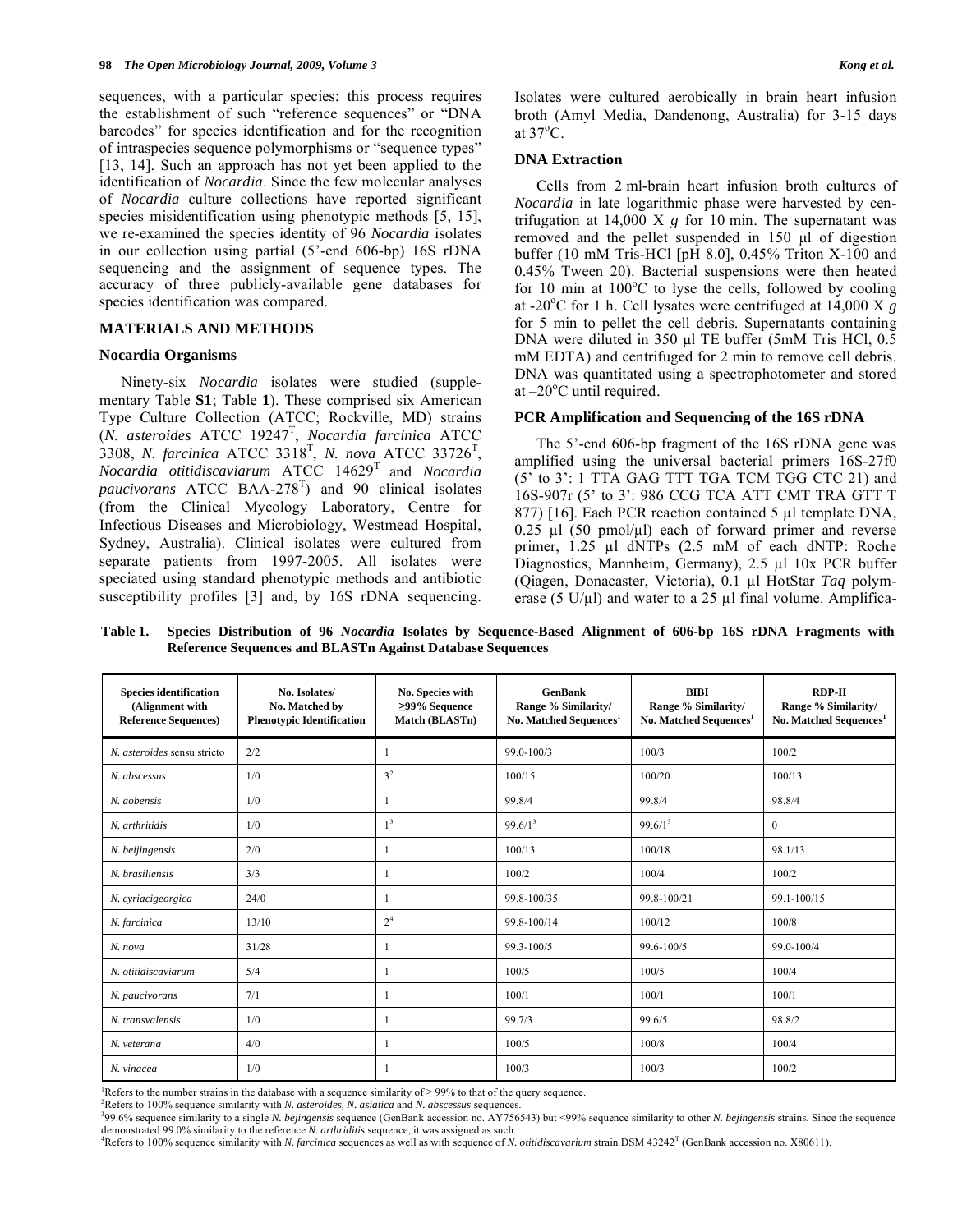tion was performed in a Mastercycler gradient thermocycler (Eppendorf; Netheler-Hinz GmbH, Germany). The cycling conditions were: 95°C for 15 min followed by 35 cycles of 94°C for 30 s, 55°C for 30 s, 72°C for 90 s with a final extension step at 72°C for 10 min.

 PCR products were purified (PCR Product Presequencing Kit; USB Corporation, Cleveland, OH) and sequenced using the BigDye Terminator version 3.1 cycle sequencing kit (ABI PRISM 3100 genetic analyser; Applied Biosystems, Foster City, CA) and the primer 16S-27f (5' to 3': 3 AGA GTT TTG ATC MTG GCT CAA G 23) [16]. Each sequence was manually aligned and analysed to ensure high quality sequence data. Where the sequence of an isolate differed from the GenBank "reference" sequence for that species (see Results and Table **2**), [7, 17, 18] or for novel sequences, additional primers (16S-27f0 and 16S-907r) were used to confirm the result of the sequence.

## **16S rDNA Sequence Analysis**

 For each isolate, the amplified 5'-606 bp 16S rDNA fragment was examined using the BioManager facility (ANGIS, Sydney; http://biomanager.angis.org.au/). Consensus sequences were constructed from alignments of sequence data using ClustalW [19] after careful examination of each electrophoregram trace representation of data. Sequence data were queried against archived sequences in the GenBank (BLASTn 2.2.10; http://www.ncbi.nlm.nih.gov), Bioinformatics Bacteria Identification (BIBI) version 0.2 (http:// umr5558-sud-str1.univ-lyon1.fr/lebibi/lebibi.cgi; [20]) and Ribosomal Database Project-II (RDP-II) version 9.54 (http://rdp.cme.msu.edu/index.jsp; [21]) databases.

 A list of the closest sequence matches was generated from the database comparisons with pair-wise distance scores indicating the percent similarity between the unknown (query) sequence and database sequences. Only consensus sequences with a minimum length of 606-bp were analysed. A percent similarity (or identity) score of  $\geq$  99% [4, 5] was used as the criterion to classify an isolate to species level whilst a 97 to 98.9% similarity score identified an isolate as belonging to the genus *Nocardia* but to a different species [9, 10].

#### **Nucleotide Sequence Accession Number**

 Thirty-four 606 bp partial 16S rDNA sequences including 13 novel *Nocardia* sequences generated in the study were deposited in GenBank with the following accession numbers (also see Table **3**): FJ172101 through to FJ172134.

# **RESULTS**

#### **Establishment of a Reference Set of 16S rDNA Sequences**

 For this study, the 606-bp 16S rDNA sequences of 43 well-characterised isolates representing 43 taxonomicallyauthenticated *Nocardia* species (http://www.bacterio.cict.fr/ n/nocardia.html) were chosen as the reference sequences for that species; these isolates were previously-characterised by both 16S rRNA and *hsp65* gene analyses [7, 8]. The sequences of two additional isolates, *Nocardia elegans*  $DSM$  44890<sup>T</sup> and *Nocardia aobensis* IFM 0137 [17, 18], were included in the reference sequence set (Table **2**). Examination of the *N. asteroides* ATCC 14759 sequence

(*N. asteroides* type VI, GenBank accession no. DQ223862) found it to be identical to that of *Nocardia cyriacigeorgica* DSM  $44484^T$  (GenBank accession no. AY756550). The sequence of *Nocardia beijingensis* JCM 10666<sup>T</sup> (GenBank accession no. AY756543) reported in one study [6, 7] was 98.5% similar to that of this same strain (GenBank accession no. DQ659901) described in a separate study [17]. We assigned the sequence corresponding to accession no. DQ659901 as the reference sequence for *N. beijingensis* since this yielded the higher similarity (100%) to multiple *N. beijingensis* sequences in the GenBank, BIBI and RDP-II databases.

 This collection of partial 16S rDNA sequences representing 45 *Nocardia* species formed the basis for re-evaluating the species identity of the study isolates and was important in the validation of the sequence analyses. Strains fulfilling the criterion for a species  $(≥99%$  sequence similarity) but which demonstrated sequence polymorphisms compared to the reference sequence for that species were considered as separate sequence types for the species.

# **16S rDNA Sequence-Based Identification of** *Nocardia* **Isolates**

 The details of 96 *Nocardia* isolates identified by phenotypic methods and partial 16S rDNA sequencing are given in supplementary Table **S1**. The species distribution of isolates, as determined by sequence comparison with the reference sequence set, and with sequences in the GenBank, BIBI and RDP-II databases, is shown in Table **1**.

## *(a) Identification Based on Comparison with Reference 606-bp 16S rDNA Sequences*

 Following alignment of sequence data with the reference sequence set, partial 16S rDNA sequencing provided species identification for all 96 isolates using a criterion of  $\geq$ 99% sequence similarity for species definition; 83 (86.5%) isolates were identified if a criterion of 100% sequence similarity was used.

 Of 90 clinical isolates, phenotypic methods correctly identified 42 (46.7%) strains to species level (Table **1**; supplementary Table **S1**). Thirty-four isolates were assigned a phenotypic identification of *N. asteroides*/*N. asteroides* complex based on their drug susceptibility pattern but 16S rDNA sequencing recognised them as a number of distinct species e.g. *N. cyriacigeorgica, N. farcinica* and *N. paucivorans* among others (Supplementary Table **S1**). Molecular and phenotypic species identification methods were concordant for 80% (8 of 10), 75% (three of four), 90% (27 of 30) and 100% (all of three) of *N. farcinica*, *N. otitidiscavarium*, *N. nova* and *Nocardia brasiliensis* clinical isolates, respectively. However, none of the six *N. paucivorans* isolates were correctly identified by phenotypic methods. All six ATCC strains were assigned by 16S rDNA sequencing to their respective species (Supplementary Table **S1**).

 Discrepant results for isolates are summarised in Supplementary Table **S1** (see also Table **1**). In particular, only one of 35 phenotypic "*N. asteroides/N. asteroides*  complex" isolates (other than strain ATCC  $19247^T$ ) had a sequence identical to sequences of *N. asteroides* sensu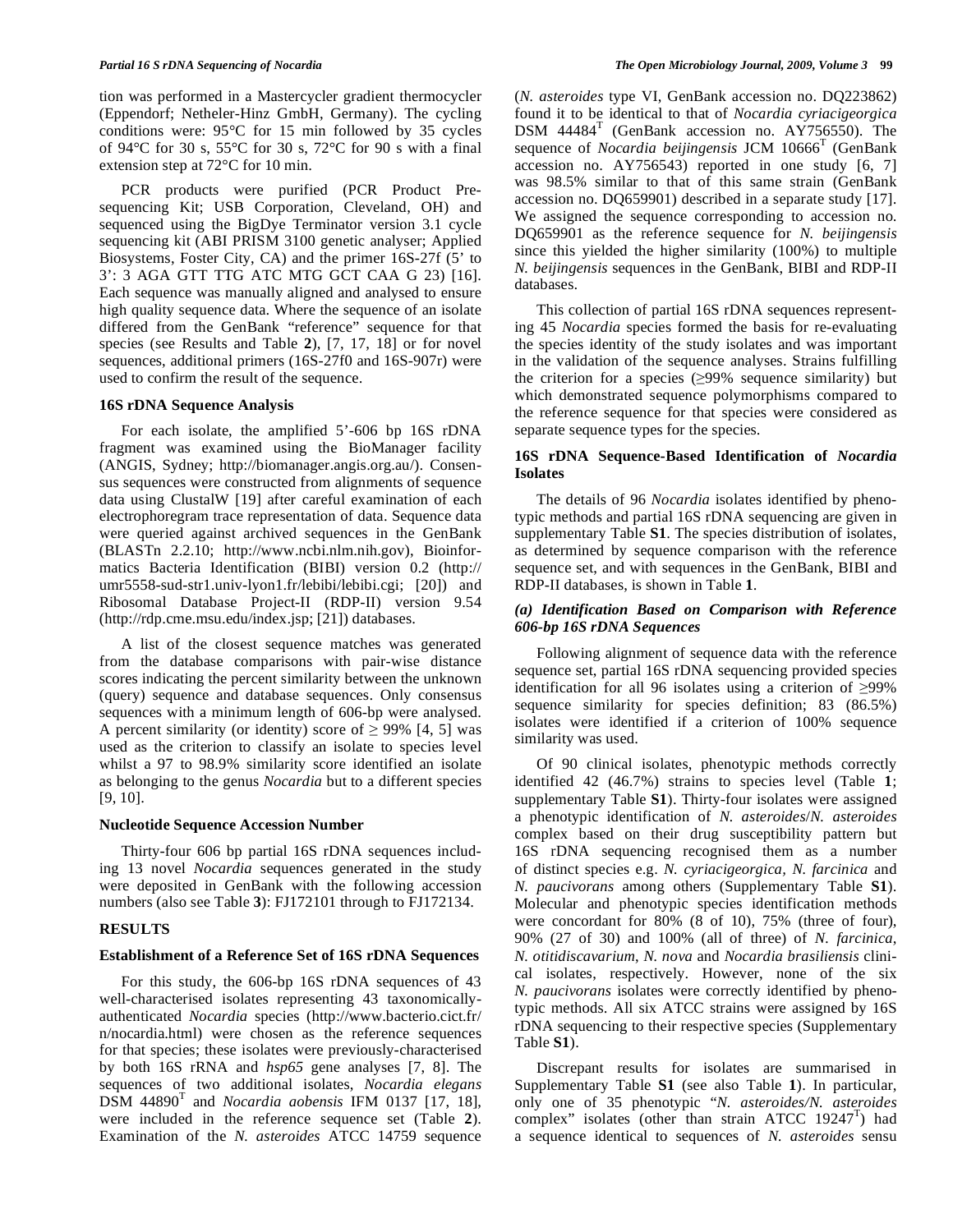# Table 2. Reference 5' end 606-bp 16S rDNA Sequences of 45 *Nocardia* Species<sup>1</sup> used in the Present Study

| Strain no. <sup>1,2</sup>       | <b>Species Identification</b> | <b>GenBank Accession no.</b> <sup>3</sup>     |  |  |
|---------------------------------|-------------------------------|-----------------------------------------------|--|--|
| <b>DSM 44432<sup>T</sup></b>    | N. abscessus                  | AY544980                                      |  |  |
| <b>DSM 44491</b> <sup>T</sup>   | N. africana                   | AY756540                                      |  |  |
| IFM 0137                        | N. aobensis                   | AB126875 (bp positions 40-645)                |  |  |
| <b>DSM 44729T</b>               | N. araoensis                  | AY903623                                      |  |  |
| $\text{DSM } 44731^\text{T}$    | N. arthritidis                | AY903619                                      |  |  |
| $DSM 44668$ <sup>T</sup>        | N. asiatica                   | AY903617                                      |  |  |
| ATCC $19247$ <sup>T</sup>       | N. asteroids                  | AY756541                                      |  |  |
| ATCC 49872                      | N. asteroides type IV         | AY756542                                      |  |  |
| $\rm JCM$ $10666^T$             | N. beijingensis               | DQ659901 <sup>4</sup> (bp positions 14-619)   |  |  |
| <b>JCM</b> 10666 <sup>T</sup>   | N. beijingensis               | AY756543                                      |  |  |
| ATCC $19296$ <sup>T</sup>       | N. brasiliensis               | AY756544                                      |  |  |
| <b>DSM</b> 43024 <sup>T</sup>   | N. brevicatena                | AY756545                                      |  |  |
| <b>DSM</b> 43397 <sup>T</sup>   | N. carnea                     | AY756546                                      |  |  |
| DSM 44546 <sup>T</sup>          | N. cerradoensis               | AY756547                                      |  |  |
| ATCC $700418^{\mathrm{T}}$      | N. crassostreae               | AY756548                                      |  |  |
| $DSM$ 44490 $T$                 | N. cummidelens                | AY756549                                      |  |  |
| $DSM 44484^T$                   | N. cyriacigeorgica            | AY756550 <sup>5</sup>                         |  |  |
| ATCC 14759                      | N. asteroides type VI         | DQ223862 <sup>5</sup>                         |  |  |
| $DSM$ 44890 $T$                 | N. elegans                    | DQ659905 (bp positions $1-603$ ) <sup>6</sup> |  |  |
| $DSM$ 43665 <sup>T</sup>        | N. farcinica                  | AY756551                                      |  |  |
| <b>JCM 3332<sup>T</sup></b>     | N. flavorosea                 | AY756552                                      |  |  |
| $\text{DSM } 44489^\text{T}$    | N. fluminea                   | AY756553                                      |  |  |
| $DSM$ 44732 $T$                 | N. higoensis                  | AY903620                                      |  |  |
| DSM 44496 <sup>T</sup>          | N. ignorata                   | AY756554                                      |  |  |
| $\rm{DSM}$ $44667^T$            | N. inohanensis                | AY903611                                      |  |  |
| CIP $108295$ <sup>T</sup>       | N. mexicana                   | AY903610                                      |  |  |
| <b>DSM 44717</b> <sup>T</sup>   | N. neocaledoniensis           | AY903614                                      |  |  |
| DSM 44670 <sup>T</sup>          | N. niigatensis                | AY903615                                      |  |  |
| $\text{CIP}\ 104777^{\text{T}}$ | N. nova                       | AY756555                                      |  |  |
| ATCC $14629$ <sup>T</sup>       | N. otitidiscaviarum           | AY756556                                      |  |  |
| $\rm{DSM}$ $44386^T$            | N. paucivorans                | AY756557                                      |  |  |
| $\text{DSM } 44730^\text{T}$    | N. pneumonia                  | AY903622                                      |  |  |
| $\text{DSM } 44290^\text{T}$    | N. pseudobrasiliensis         | AY756558                                      |  |  |
| $\rm{DSM}$ $43406^T$            | N. pseudovaccinii             | AY756559                                      |  |  |
| $\rm{DSM}$ $44599 ^{\rm T}$     | N. puris                      | AY903618                                      |  |  |
| $\rm JCM$ $4826^T$              | N. salmonicida                | AY756560                                      |  |  |
| $\text{DSM }44129^{\text{T}}$   | N. seriolae                   | AY756561                                      |  |  |
| $\rm{DSM}$ $44733^T$            | N. shimofusensis              | AY903621                                      |  |  |
| $\rm{DSM}$ $44488^T$            | N. soli                       | AY756562                                      |  |  |
| $\rm{DSM}$ $44704^{\rm T}$      | N. tenerifensis               | AY903613                                      |  |  |
| $\rm{DSM}$ $44765^{\rm{T}}$     | N. testacea                   | AY903612                                      |  |  |
| $\rm{DSM}$ $\rm 43405^{T}$      | N. transvalensis              | AY756563                                      |  |  |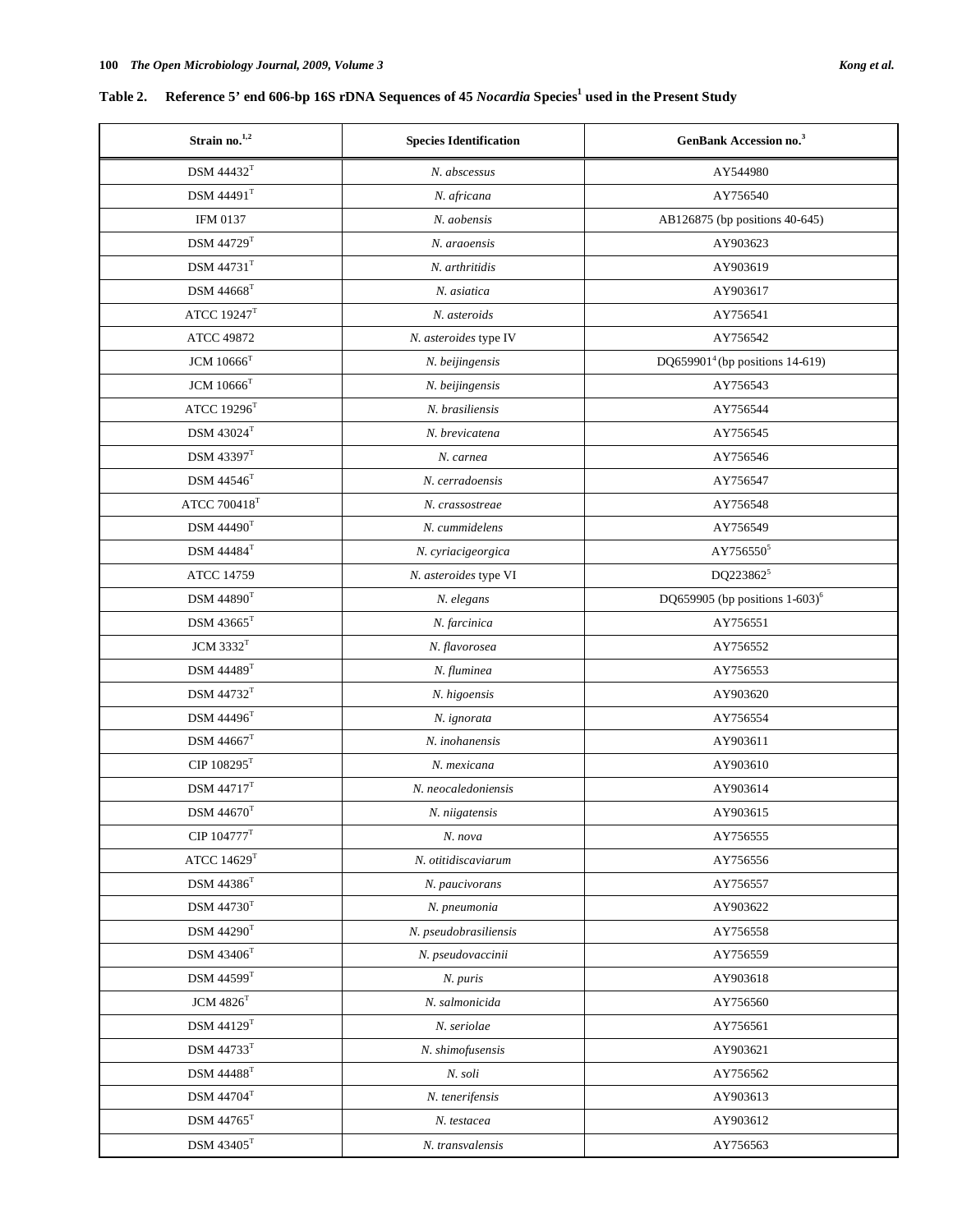| Strain no. $1,2$          | <b>Species Identification</b> | <b>GenBank Accession no.</b> <sup>3</sup> |  |
|---------------------------|-------------------------------|-------------------------------------------|--|
| $JCM$ 3224 <sup>T</sup>   | N. uniformis                  | AY756564                                  |  |
| ATCC $11092$ <sup>T</sup> | N. vaccinii                   | AY756565                                  |  |
| $DSM$ 44445 <sup>T</sup>  | N. veteran                    | AY756566                                  |  |
| JCM 10988 <sup>T</sup>    | N. vinacea                    | AY756567                                  |  |
| $DSM 44669$ <sup>T</sup>  | N. yamanashiensis             | AY903616                                  |  |

<sup>1</sup>All species designations were cross-checked against two websites - http://www.ncbi.nlm.nih.gov/Taxonomy/ and http://www.bacterio.cict.fr/n/nocardia.html. Abbreviations: ATCC, American Type Culture Collection; CIP, Collection Institut Pasteur, France; DSM, Deutsche Sammling von Mikroorganismen und Zellkulturen GmbH, Germany; JCM, Japan Collection of Microorganisms, Wako-Shi, Japan. Adapted from [7, 17, 18].

 $2T$  refers to the previously-designated current type strains for the particular species.

<sup>3</sup>Unless otherwise specified refers to first 1-606 bp of the 16S rDNA sequence from the 5'end.

<sup>4</sup>Different sequence results obtained for *N. beijingensis* JCM 10666<sup>T</sup> in two separate studies. The sequence with GenBank accession no. DQ659901 is chosen as the reference sequence.

<sup>5</sup>The sequence of *N. cyriacigeorgica* strain DSM 44490<sup>T</sup> (GenBank accession no. AY756550) is identical to the sequence of *N. asteroides* ATCC 14759 (accession no. DQ223862). The sequence is based on a 603-bp 16S rDNA fragment.

stricto (represented by *N. asteroides* ATCC 19247<sup>T</sup>); 22 clinical isolates had sequences with 100% similarity to the reference *N. cyriacigeorgica* sequence. The remaining strains were *N. paucivorans* (n=3), *N. nova* (n=2), *N. beijingensis* (n=2), *Nocardia abscessus* (n=1), *Nocardia arthritidis* (n=1), *N. farcinica* (n=1) and *Nocardia veterana* (n=1). Other discrepant results included two *N. farcinica* (phenotypic identification) isolates yielding sequences with 100% similarity to the reference *N. cyriacigeorgica* sequence and a *N. brasiliensis* strain with 100% sequence similarity to *N. otitidiscavarium*.

 Eleven isolates (supplementary Table **S1**) identified as "*Nocardia* spp." by phenotypic methods were identified as *N. paucivorans* (n=3), *N. farcinica, N. veterana* (each n=2) and *N. aobensis*, *N. nova*, *Nocardia transvalensis* and *Nocardia vinacea* (each n=1).

# *b) Species Identification Based on BLASTn Alignments*

 Isolates were also identified to species level by comparison with database sequences with the following exceptions: firstly, *N. farcinica* could not be definitively speciated; all 13 strains (100% sequence similarity to the reference *N. farcinica* sequence) were identified as either *N. farcinica* or *N. otitidiscavarium* (Table **1**). The three databases contained a sequence corresponding to *N. otitidiscavarium*  strain DSM  $43242^T$  (GenBank accession no. X80611). This sequence was indistinguishable from *N. farcinica* sequences but only had 94.7% similarity to the reference sequence of *N. otitidiscavarium* (GenBank accession no. AY756556). Secondly, a phenotypic *N. asteroides* isolate was identified as *N. asteroides*/*N. abscessus*/*Nocardia asiatica* (Table **1**). Since its sequence was identical to the reference sequence of *N. abscessus,* it was assigned as such. The reference 16S rDNA sequences of *N. abscessus* and *N. asiatica* (Table **2**) differ only by a single nucleotide polymorphism (SNP) at position 527 ("G" for *N. abscessus* but "C" for *N. asiatica*). Finally, an isolate (strain 01-320-2714; supplementary Table **S1**) was identified as *N. beijingensis* by database comparisons (99.6% sequence similarity to a single *N. bejingensis* sequence; GenBank accession no. AY756543). However, as it yielded 99% sequence similarity (5-bp difference) to the reference sequence of *N. arthriditis*, it was assigned as *N. arthriditis* (Table **1**).

# **Comparison of Species Identification Using GenBank, BIBI and RDP-II Databases**

 For all isolates, the same species identification result was obtained by comparison of their sequences with those in the GenBank, BIBI and RDP-II databases (Table **1**). The distribution of percent similarity scores according to database is shown in Fig  $(1)$ . Using the criterion of  $\geq 99\%$ sequence similarity for species designation, all 96 isolates were identified by the GenBank and BIBI databases and 91 (96.7%), by the RDP-II system. The length of sequences employed for sequence alignment in the BIBI, RDP-II and GenBank databases ranged from 512-548 bp, 572-590 bp and  $\geq 606$  bp, respectively. Perfect matches (100% similarity) were observed for 77%, 79% and 93% of sequence alignments against the GenBank, BIBI and RDP-II databases, respectively (Fig. **1**).

## **Species Distribution of Clinical Isolates**

 Fourteen *Nocardia* species were identified amongst 90 isolates, the most common being *N. nova* (30 isolates; 33%) followed by *N. cyriacigeorgica* (n=24; 27%), *N. farcinica* (n=11; 12%) and *N. paucivorans* (n=6; 7%). There were four isolates each of *N. otitidiscaviarum* and *N. veterana*, three strains of *N. brasiliensis*, two of *N. beijingensis* and one each of *N. asteroides* sensu stricto*, N. transvalensis*, *N. vinacea*, *N. aobensis*, *N. arthritidis* and *N. abscessus*.

# **Intra-Species Variation and Sequence Types of Clinical Isolates**

 Partial 16S rRNA sequences of *N. veterana*, *N. abscessus*, *N. beijingensis* and *N. vinacea* isolates were identical to the reference sequence for that species, thus there was a single sequence type. Intraspecies sequence heterogeneity was evident in the remaining 10 species, and varied with species (Table **3**). The largest number of sequence types, including that identical to the reference sequence, was noted for *N. nova* (nine sequence types) followed by *N. brasiliensis* (three sequence types). *N. cyriacigeorgica*, *N. farcinica*, *N*. *asteroides* sensu stricto and *N. otitidiscavarium* exhibited two sequence types. The sequences of three *N. cyriacigeorgica* isolates (indistinguishable from one another) differed from the reference *N*. *cyriacigeorgica* sequence by a SNP at position 576 (substitution of "A" for "G", see Table **3**).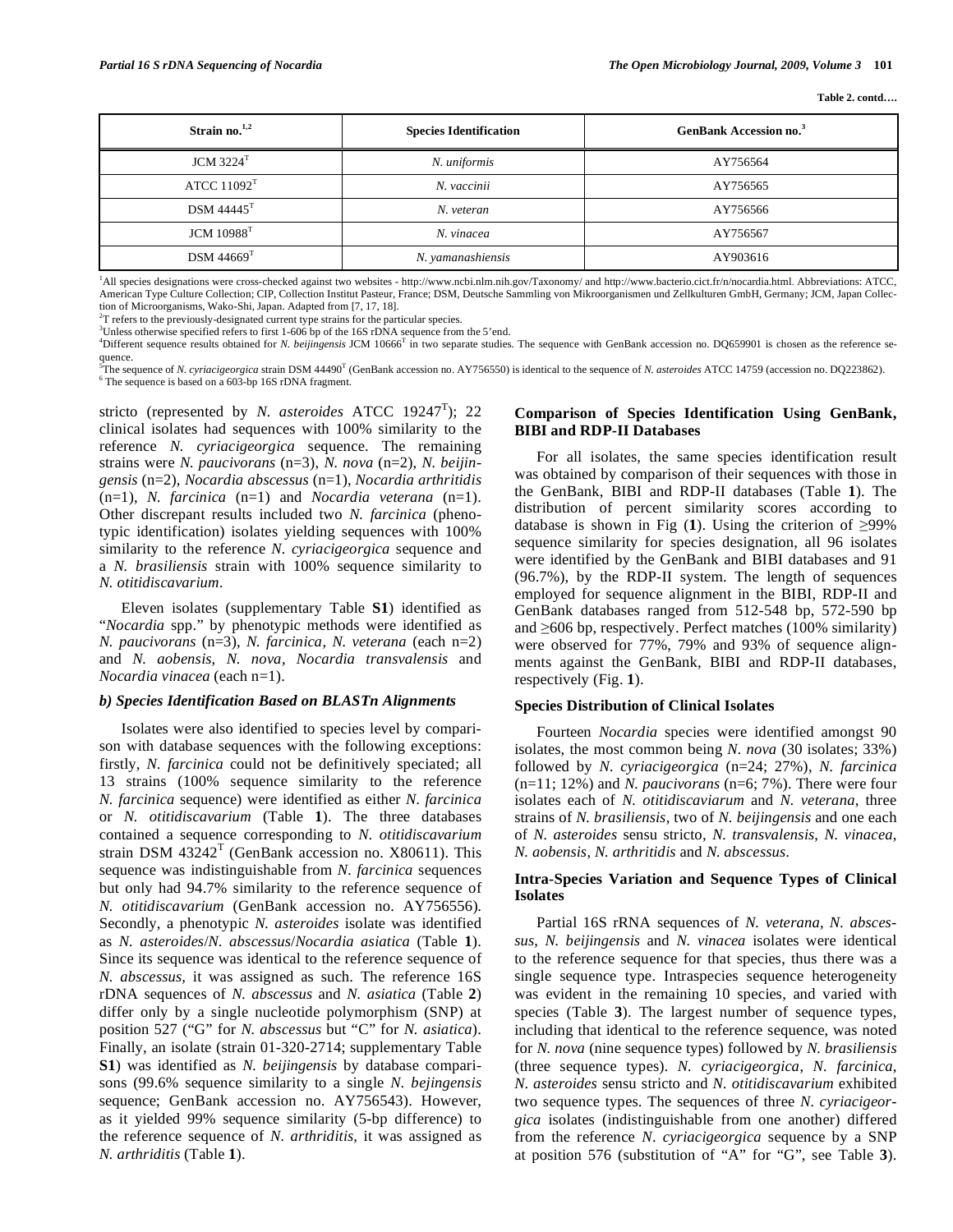| <b>Strain</b><br><b>Identification no.</b> | <b>Identification</b><br><b>Based on Comparison</b><br>with Reference Sequence | % Similarity<br>to Reference<br><b>Sequence</b> | <b>Site of Nucleotide Polymorphisms</b><br>(bp Position: Reference Sequence $\rightarrow$ Isolate<br>Sequence)                              | 100% Similarity to Another GenBank Sequences<br>Rather Than Reference Sequences (13 Novel<br><b>Sequence GenBank Accession no.)</b> |  |
|--------------------------------------------|--------------------------------------------------------------------------------|-------------------------------------------------|---------------------------------------------------------------------------------------------------------------------------------------------|-------------------------------------------------------------------------------------------------------------------------------------|--|
| 04-303-0576                                | N. aobensis                                                                    | 99.67                                           | 137 $G \rightarrow A$                                                                                                                       | novel sequence <sup>1</sup> (FJ172101)                                                                                              |  |
| 01-320-2714                                | N. arthritidis                                                                 | 99.0                                            | 132 C $\rightarrow$ T, 240 G $\rightarrow$ A, 251 C $\rightarrow$ T,<br>341 C $\rightarrow$ G, 566 A $\rightarrow$ G, 588 G $\rightarrow$ T | novel sequence <sup>1</sup> (FJ172102)                                                                                              |  |
| 02-071-3627                                | N. asteroides                                                                  | 99.0                                            | 133-135 TTC→ACA,<br>148-150 GAG→TGT                                                                                                         | novel sequence <sup>1</sup> (FJ172103)                                                                                              |  |
| 00-194-3516                                | N. brasiliensis                                                                | 99.84                                           | 203 T $\rightarrow$ C                                                                                                                       | Z36935                                                                                                                              |  |
| 03-273-2825                                | N. brasiliensis                                                                | 99.67                                           | 203 T $\rightarrow$ C, 328 G $\rightarrow$ A                                                                                                | AY245543                                                                                                                            |  |
| 99-167-2395                                | N. brasiliensis                                                                | 99.67                                           | 203 T $\rightarrow$ C, 328 G $\rightarrow$ A                                                                                                | AY245543                                                                                                                            |  |
| 00-159-1584                                | N. cyriacigeorgica                                                             | 99.84                                           | 576 $G \rightarrow A$                                                                                                                       | novel sequence <sup>1</sup> (FJ172112)                                                                                              |  |
| 04-181-3939                                | N. cyriacigeorgica                                                             | 99.84                                           | 576 $G \rightarrow A$                                                                                                                       |                                                                                                                                     |  |
| 05-111-2308                                | N. cyriacigeorgica                                                             | 99.84                                           | 576 $G \rightarrow A$                                                                                                                       |                                                                                                                                     |  |
| 01-109-2248                                | N. farcinica                                                                   | 99.84                                           | 67 A $\rightarrow$ A/G <sup>2</sup>                                                                                                         | novel sequence <sup>1</sup> (FJ172117)                                                                                              |  |
| 05-053-4454                                | N. nova                                                                        | 99.84                                           | 86 C $\rightarrow$ C/T <sup>2</sup>                                                                                                         | novel sequence <sup>1</sup> (FJ172126)                                                                                              |  |
| 02-352-3316                                | N. nova                                                                        | 99.84                                           | 136 $G \rightarrow A/G^2$                                                                                                                   | novel sequence <sup>1</sup> (FJ172120)                                                                                              |  |
| 00-130-2170                                | N. nova                                                                        | 99.84                                           | 260 A $\rightarrow$ A/G <sup>2</sup>                                                                                                        | novel sequence <sup>1</sup> (FJ172121)                                                                                              |  |
| 04-110-3287                                | N. nova                                                                        | 99.67                                           | 86 C $\rightarrow$ C/T <sup>2</sup> , 136 G $\rightarrow$ A/G <sup>2</sup>                                                                  | novel sequence <sup>1</sup> (FJ172125)                                                                                              |  |
| 00-056-3529                                | N. nova                                                                        | 99.67                                           | 86 C→T, 136 G→A                                                                                                                             | AF430030                                                                                                                            |  |
| 01-067-1349                                | N. nova                                                                        | 99.67                                           | 86 C→T, 136 G→A                                                                                                                             |                                                                                                                                     |  |
| 01-097-0996                                | N. nova                                                                        | 99.67                                           | 86 C $\rightarrow$ T, 136 G $\rightarrow$ A                                                                                                 |                                                                                                                                     |  |
| 02-199-2723                                | N. nova                                                                        | 99.67                                           | 86 C $\rightarrow$ T, 136 G $\rightarrow$ A                                                                                                 |                                                                                                                                     |  |
| 00-025-0538                                | N. nova                                                                        | 99.67                                           | 135 G $\rightarrow$ T, 148 T $\rightarrow$ G                                                                                                | AF430032                                                                                                                            |  |
| 00-314-1789                                | N. nova                                                                        | 99.67                                           | 135 G $\rightarrow$ T, 148 T $\rightarrow$ G                                                                                                |                                                                                                                                     |  |
| 04-150-0614                                | N. nova                                                                        | 99.67                                           | 135 G $\rightarrow$ T, 148 T $\rightarrow$ G                                                                                                |                                                                                                                                     |  |
| 01-066-1903                                | N. nova                                                                        | 99.51                                           | 86 C $\rightarrow$ T, 136 G $\rightarrow$ A, 578 T $\rightarrow$ G                                                                          | novel sequence <sup>1</sup> (FJ172122)                                                                                              |  |
| 02-021-0419                                | N. nova                                                                        | 99.51                                           | 135 G $\rightarrow$ T, 148 T $\rightarrow$ G, 328 A $\rightarrow$ G                                                                         | novel sequence <sup>1</sup> (FJ172119)                                                                                              |  |
| 01-114-2816                                | N. otitidiscaviarum                                                            | 99.85                                           | 133 $A \rightarrow G$                                                                                                                       | novel sequence <sup>1</sup> (FJ172127)                                                                                              |  |
| ATCC BAQ-278                               | N. paucivorans                                                                 | 99.67                                           | 33 C-ins <sup>3</sup> , 37 G-ins <sup>3</sup>                                                                                               | AF179865                                                                                                                            |  |
| 03-141-3073                                | N. paucivorans                                                                 | 99.67                                           | 33 C-ins <sup>3</sup> , 37 G-ins <sup>3</sup>                                                                                               |                                                                                                                                     |  |
| 03-185-3304                                | N. paucivorans                                                                 | 99.67                                           | 33 C-ins <sup>3</sup> , 37 G-ins <sup>3</sup>                                                                                               |                                                                                                                                     |  |
| 03-240-2758                                | N. paucivorans                                                                 | 99.67                                           | 33 C-ins <sup>3</sup> , 37 G-ins <sup>3</sup>                                                                                               |                                                                                                                                     |  |
| 05-200-1797                                | N. paucivorans                                                                 | 99.67                                           | 33 C-ins <sup>3</sup> , 37 G-ins <sup>3</sup>                                                                                               |                                                                                                                                     |  |
| 97-114-0609                                | N. paucivorans                                                                 | 99.67                                           | 33 C-ins <sup>3</sup> , 37 G-ins <sup>3</sup>                                                                                               |                                                                                                                                     |  |
| 97-16298                                   | N. paucivorans                                                                 | 99.67                                           | 33 C-ins <sup>3</sup> , 37 G-ins <sup>3</sup>                                                                                               |                                                                                                                                     |  |

03-310-2776 *N. transvalensis* 99.67 402, 403 AG  $\rightarrow$  CA novel sequence<sup>1</sup> (FJ172131)

**Table 3. Partial (5'-end 606-bp) 16S rDNA Sequence Polymorphisms in 10** *Nocardia* **Species** 

1 Sequences of isolates without a match with GenBank sequences are novel sequences.

<sup>2</sup>At the specified bp position, both nucleotides were present due to different multiple copies of the 16S rRNA gene.

3 Refers to insertion of the specified base.

There was only one sequence type for *N. aobensis*, *N. transvalensis*, *N. arthritidis* and *N. paucivorans* but the sequences of these isolates all demonstrated SNPs when compared to the reference sequence for the species (Table **3**). Thirteen novel *Nocardia* sequences were identified for 15 isolates (eight species).

# **DISCUSSION**

 Molecular-based identification of *Nocardia* spp. remains a challenge due to the increasing recognition of new species and changes in taxonomy [22]. Sequence analysis of the 16S rDNA is the current gold standard for identification of *Nocardia* spp. However few studies have explored the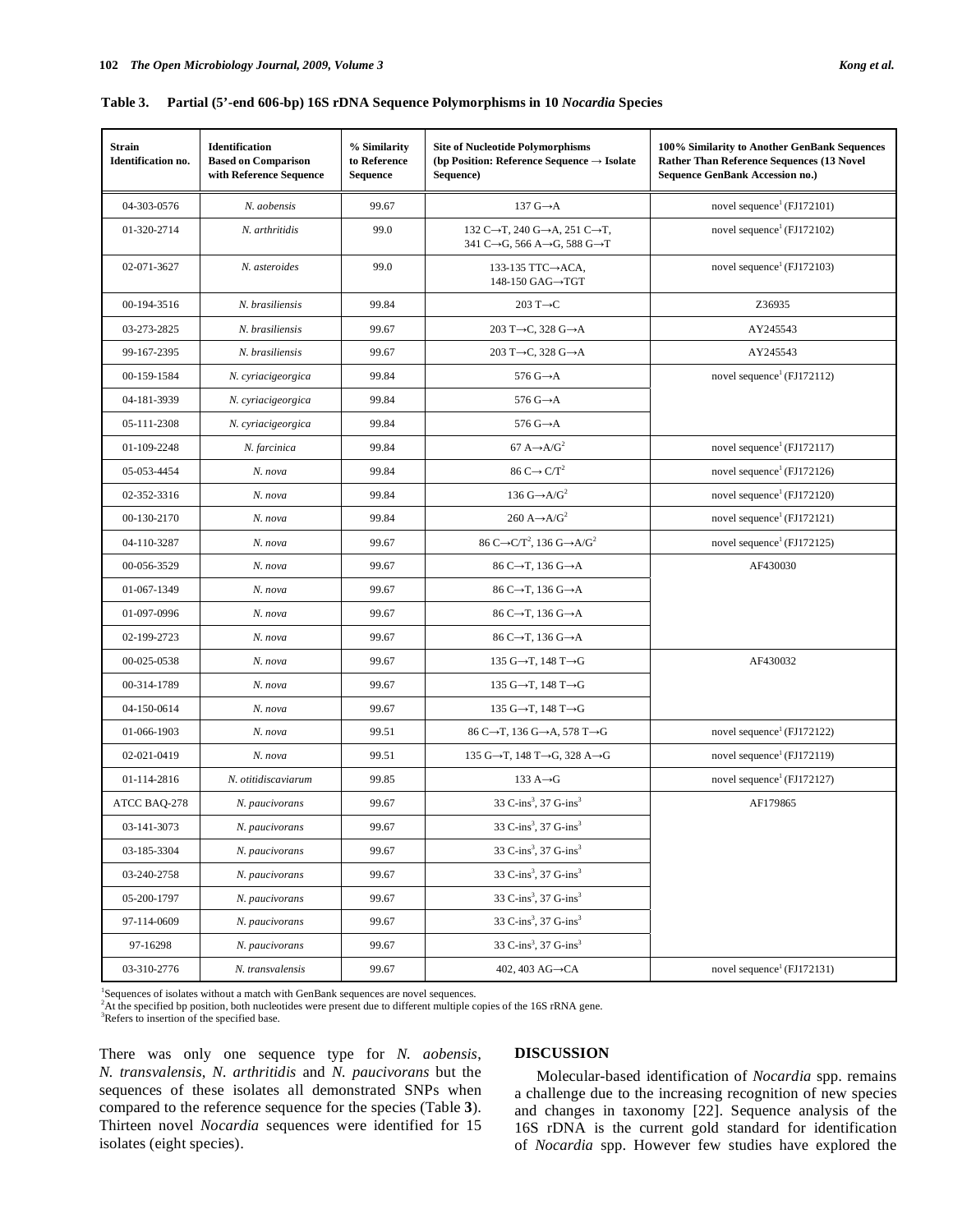

**Fig. (1).** Distribution of similarity scores for partial 16S rDNA sequence-based identification of *Nocardia* isolates by the GenBank, BIBI and RDP-II databases.

validity of sequence-based identification approaches using collections of phenotypically-characterised clinical isolates [9]. The present study proposes, and has tested the utility of a set of reliable reference *Nocardia* 16S rDNA sequences, derived from authoritatively–identified organisms [7, 17], as sequence standards for species identification. Further, by identifying and assigning sequence types to represent sequence polymorphisms within a species, the results have identified that such a "barcoding" approach can improve systematic and accurate species identification. DNA barcoding has been designed to provide rapid accurate species identification by using short, standardised gene regions (in this case, the 5'-end 16S rDNA region) as internal species tags [14]. Although it has been found to be effective in speciating eukaryote organisms and some parasites [13, 14, 16], there are few data on its application in the identification of bacterial pathogens.

 As such, based on comparison with the reference sequence set, partial 16S rDNA sequencing provided clear species identification of all 96 isolates. In particular, the reference sequence set was useful in the speciation of 11 isolates identified only to genus level by phenotypic methods and assisted in resolving the identity of 14 (15%) clinically relevant isolates whose sequences aligned with 100% similarity to sequences assigned to more than one species in the GenBank, BIBI and RDP-II databases (Table **1**). Without the resource of this sequence set, sequencing was unable to assign precise species identification to 13 *N. farcinica* isolates (Table **1**). It is most likely that the *N. otitisdis* $cavarium$   $DSM$   $43242<sup>T</sup>$  sequence (GenBank accession no. X80611) with 100% identity to *N. farcinica* sequences represents a misidentification, underscoring the importance of adequate stewardship of database sequences. Of note, the reference sequence of *N. abscessus* and *N. asiatica* (GenBank accession nos. AY544980 and AY903617, respectively) differ only by a SNP - this low interspecies heterogeneity likely explains the inability to resolve species identification for *N. abscessus* after alignment with databases sequences (Table **3**). *N. abscessus* (previously *N. asteroides* antimicrobial susceptibility type I) represents  $\approx 20\%$  of isolates of the former *N. asteroides* complex; accurate species identification is important as MICs of imipenem, which is commonly used to treat nocardiosis, are high for this species [2]. There are few descriptions of *N. asiatica* as a pathogen.

 Species identification of *Nocardia* by gene sequence analysis is heavily reliant on the entries in the gene repositories being queried [10, 23]. As noted in the present study, inappropriate and /or obsolete sequence entries are important potential limitations. Further, species identification based on data derived from a single or small numbers of strains representing a species must be interpreted with caution (see also Table **1**). As such, the submission of carefullyannotated new sequences is critical to maintaining the accuracy of current gene repositories. Since the BIBI and RDP-II systems contain a larger proportion of shorter 16S rDNA sequences (512-548 bp, 572-590 bp, respectively vs.  $\geq 606$  bp in GenBank), this may have resulted in an artificially inflated number of perfect sequence matches (Fig. **1**). The validity of comparisons with sequences of different lengths for species identification requires further study.

 The approach undertaken in this study has further allowed us to distinguish between closely-related *Nocardia*  species, to identify newly described or uncommon species and to determine the species distribution of clinical *Nocardia* isolates received in our laboratory. Elsewhere and in Australia, most human infections historically have been attributed to *N. asteriodes* sensu stricto antimicrobial susceptibility class types I and VI, *N*. *nova*, *N*. *brasiliensis* and *N. farcinica* [1, 24]. Our results reconfirm that this generally remains the case. Given the prevalence of *N. cyriacigeorgica* (previously *N. asteroides* type VI as a pathogen (this study; [25]), adop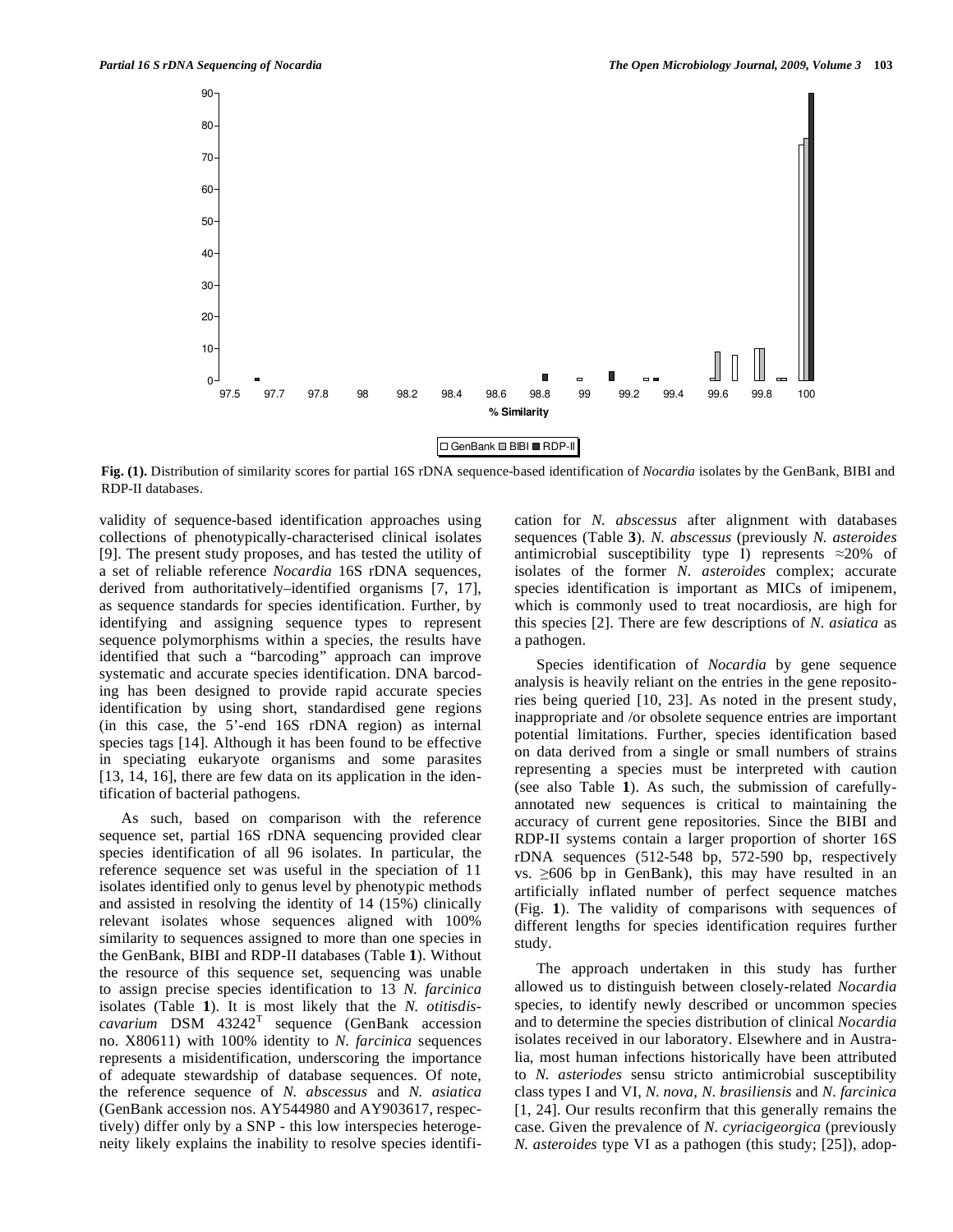tion of protocols by microbiology laboratories for its identification is important. Apart from distinguishing *N. abscessus* from *N. asiatica* (see above), partial 16S rDNA sequencing was able to differentiate between other closely-related species including *N. veterana* and *N. nova* sensu stricto (sequence similarity of 98.1%; [6, 26, 27]). Classified within the *N. nova* complex, *N. veterana* is an emerging pathogen capable of causing serious infection [27]. Of note, the re-assignment of all but one clinical "*N. asteroides*" strains to other taxonomic groups questions the validity of *N. asteroides* as a separate species.

 Importantly, the results identified significant intraspecies sequence polymorphisms within the 16S rDNA for many (10 of 14) *Nocardia* species or for seven of nine species represented by more than one strain (Table **3**), and that such nucleotide heterogeneity differed according to species, being most evident for *N. nova* (nine sequence types). Although there was no genetic heterogeneity amongst isolates of, for example, *N. farcinica,* the sequences of the isolates differed from the reference sequence for this species. Thus, if constructing a DNA template or "identification barcode" for identifying Australian *N. paucivorans* isolates, 16S rDNA position 33 should incorporate an extra C and at position 37, an extra G in relation to the reference sequence (Table **3**). In the USA, three "genetic types" of *N. cyriacigeorgica* with SNPs at positions 448, 1427 and 1480 [25] have been reported; we identified a SNP at position 576 but not at position 448. Thus, comparison of sequence types of isolates from different countries to identify potential clinical and epidemiological associations may be warranted. As noted for other bacteria, substitutions of as little as 1-2 bp may correlate with unique *Nocardia* phenotypes and clinical significance [5, 28]. Therefore, documentation of sequence polymorphisms within species is relevant to delimiting species or highlighting genetically-distinct groups with levels of sequence divergence that are either suggestive or exclusive of species status.

 Finally, 13 novel sequences from eight *Nocardia* species were identified and some of them may merit description as new species (Table **3**). Species designation, however, is confounded by the lack of a consensus criterion for species definition based on percent similarity scores; isolates of distinct species of *Nocardia* have been reported to exhibit as much as 99.8% sequence similarity [12].

## **CONCLUSION**

 Partial 16S rDNA sequencing is a viable alternative to full-length sequencing for species identification of *Nocardia*  in a diagnostic laboratory*.* The present approach encompassed comparison of the sequence of interest with a library of reference sequences and the assigning of sequence types to represent sequence polymorphisms within species, based on sequence similarity to the reference sequence for that species; unambiguous species identification was obtained for all study isolates. As affirmed in the present study, errors in sequence entries remain important potential limitations of public gene repositories [6, 10, 23]. The results of the study suggest that a barcoding approach [29, 30] can assist with species identification of clinically relevant *Nocardia.* Further studies are warranted to explore its wider application in

improving species differentiation and unravelling sequence data for phylogenetically-unresolved groups of bacteria.

#### **SUPPLEMENTARY MATERIAL**

 Supplementary material is available on the publishers Web site along with the published article.

## **ACKNOWLEDGMENTS**

 We thank Ms. Maryann Pincevic for her assistance in performing the 16S rDNA sequencing and Ms. Ping Zhu for help with the Figure preparation.

# **REFERENCES**

- [1] Saubolle MA, Sussland D. Nocardiosis: review of clinical and laboratory experience. J Clin Microbiol 2003; 41: 4497-501.
- [2] Brown-Elliott BA, Brown JM, Conville PS, Wallace RJ, Jr. Clinical and laboratory features of the *Nocardia* spp. based on current molecular taxonomy. Clin Microbiol Rev 2006; 19: 259-82.
- [3] McNeil MM, Brown JM. The medically important aerobic *Actinomycetes*: epidemiology and microbiology. Clin Microbiol Rev 1994; 7: 357-417.
- [4] Cloud JL, Conville PS, Croft A, Harmsen D, Witebsky FG, Carroll KC. Evaluation of partial 16S ribosomal DNA sequencing for identification of *Nocardia* species by using the MicroSeq 500 system with an expanded database. J Clin Microbiol 2004; 42: 578- 84.
- [5] Roth A, Andrees S, Kroppenstedt RM, Harmsen D, Mauch H. Phylogeny of the genus *Nocardia* based on reassessed 16S rRNA gene sequences reveals underspeciation and division of strains classified as *Nocardia asteroides* into three established species and two unnamed taxons. J Clin Microbiol 2003; 41: 851-6.
- [6] Mellmann A, Cloud JL, Andrees S, *et al*. Evaluation of RIDOM, MicroSeq, and Genbank services in the molecular identification of *Nocardia* species. Int J Med Microbiol 2003; 293: 359-70.
- [7] Rodriguez-Nava V, Couble A, Devulder G, Flandrois JP, Boiron P, Laurent F. Use of PCR-restriction enzyme pattern analysis and sequencing database for *hsp65* gene-based identification of *Nocardia* species. J Clin Microbiol 2006; 44: 536-46.
- [8] Steingrube VA, Brown BA, Gibson JL, *et al*. DNA amplification and restriction endonuclease analysis for differentiation of 12 species and taxa of *Nocardia*, including recognition of four new taxa within the *Nocardia asteroides* complex. J Clin Microbiol 1995; 33: 3096-101.
- [9] Clarridge JE, III. Impact of 16S rRNA gene sequence analysis for identification of bacteria on clinical microbiology and infectious diseases. Clin Microbiol Rev 2004; 17: 840-62.
- [10] Janda JM, Abbott SL. 16S rRNA gene sequencing for bacterial identification in the diagnostic laboratory: pluses, perils, and pitfalls. J Clin Microbiol 2007; 45: 2761-4.
- [11] Conville PS, Witebsky FG. Analysis of multiple differing copies of the 16S rRNA gene in five clinical isolates and three type strains of *Nocardia* species and implications for species assignment. J Clin Microbiol 2007; 45: 1146-51.
- [12] Conville PS, Witebsky FG. Multiple copies of the 16S rRNA gene in *Nocardia nova* isolates and implications for sequence-based identification procedures. J Clin Microbiol 2005; 43: 2881-5.
- [13] Savolainen V, Cowan RS, Vogler AP, Roderick GK, Lane R. Towards writing the encyclopedia of life: an introduction to DNA barcoding. Philos Trans R Soc Lond B Biol Sci 2005; 360: 1805- 11.
- [14] Hebert PD, Gregory TR. The promise of DNA barcoding for taxonomy. Syst Biol 2005; 54: 852-9.
- [15] Wauters G, Avesani V, Charlier J, Janssens M, Vaneechoutte M, Delmee M. Distribution of *Nocardia* species in clinical samples and their routine rapid identification in the laboratory. J Clin Microbiol 2005; 43: 2624-8.
- [16] Becker K, Harmsen D, Mellmann A, *et al*. Development and evaluation of a quality-controlled ribosomal sequence database for 16S ribosomal DNA-based identification of *Staphylococcus*  species. J Clin Microbiol 2004; 42: 4988-95.